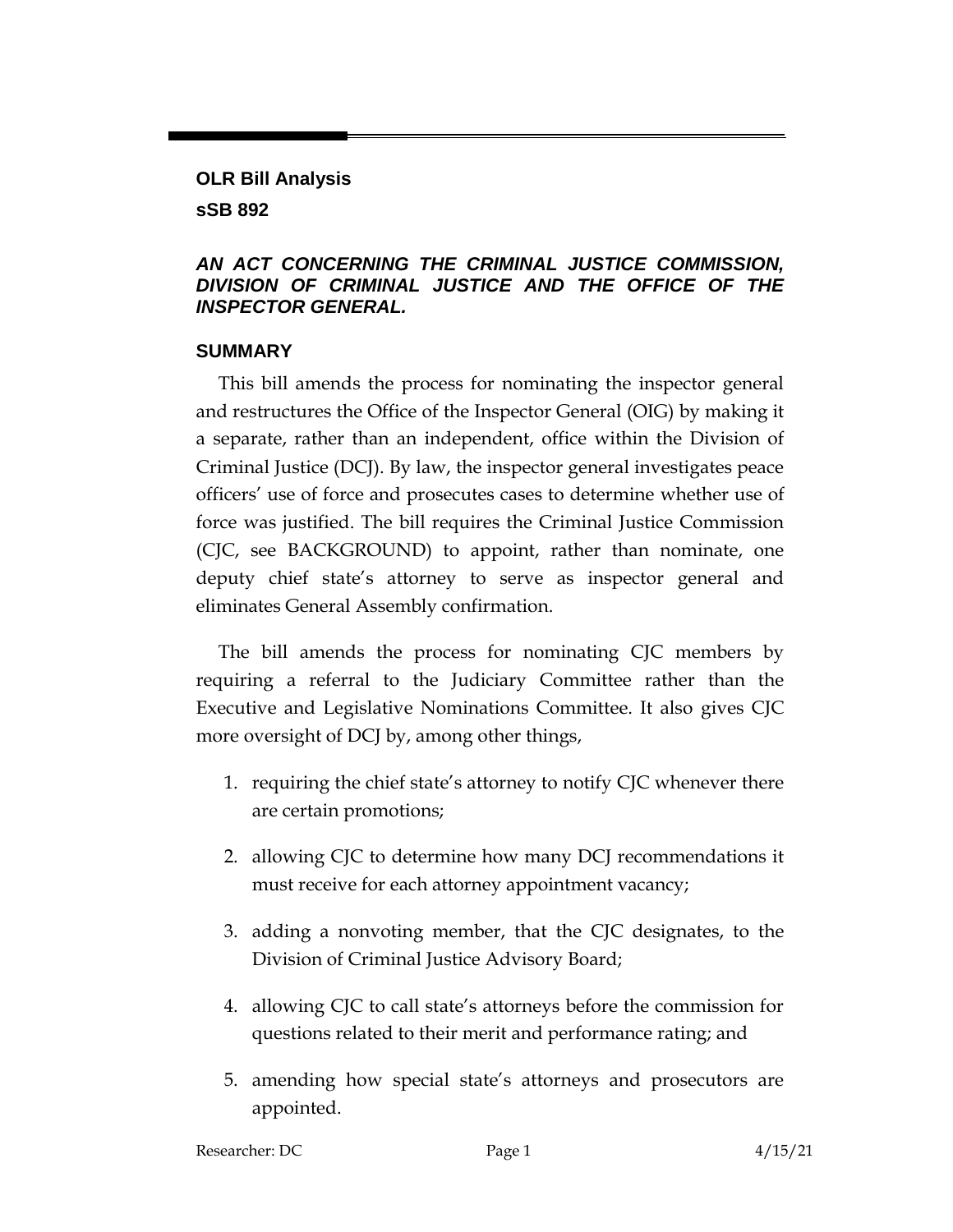The bill also makes minor, technical, and conforming changes.

EFFECTIVE DATE: October 1, 2021, except the provisions on the inspector general, promotions, and vacancies are effective upon passage.

#### **INSPECTOR GENERAL**

PA 20-1, July Special Session, §§ 33 & 46, established OIG as an independent office within DCJ to, among other things, investigate peace officers' use of force and prosecute cases to determine whether use of force was justified.

# *Appointment*

Under the bill, CJC must appoint, rather than nominate, one deputy chief state's attorney to serve as inspector general, who receives his or her prosecutorial authority as the chief state's attorney's designee. Under current law, the commission nominates, and the General Assembly confirms, the inspector general. The bill eliminates the requirement for General Assembly confirmation.

Under the bill, CJC must make the inspector general appointment by majority vote. If there is a tie, the commission chairperson must select the nominee from the candidates who are tied. The bill requires the commission to make this appointment by October 1, 2021.

The bill specifies that the inspector general's term begins July 1 in the year he or she is appointed. It lasts for four years, unless the commission removes him or her sooner.

### *OIG*

The bill amends the structure of OIG, by making it a separate, rather than an independent, office within DCJ. As under existing law, OIG must be at a location separate from the Office of the Chief State's Attorney or any of the state's attorneys for the judicial districts.

Under the bill, the inspector general may employ necessary staff from within the confines of any existing collective bargaining agreements. Current law requires the inspector general to select staff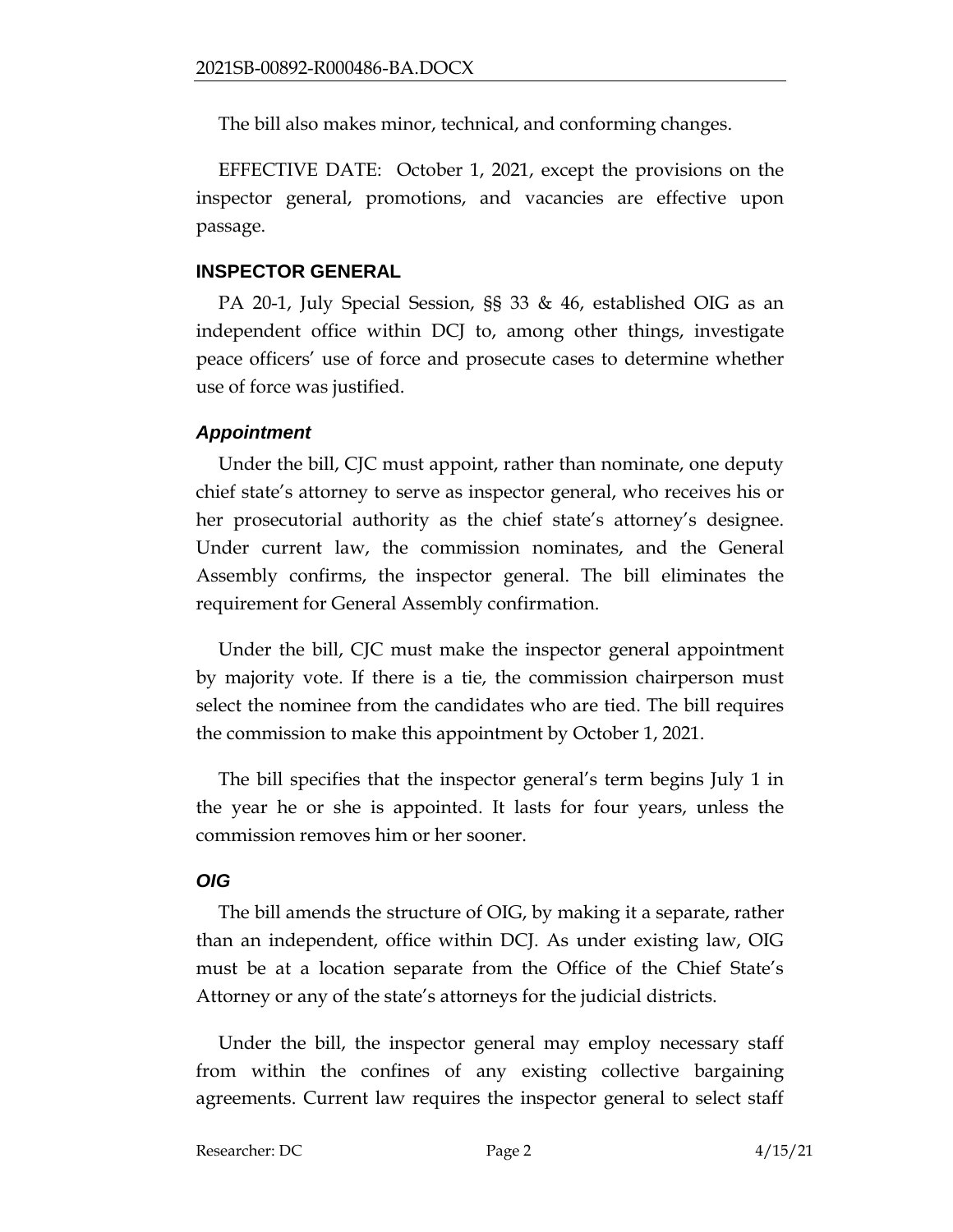only from DCJ staff.

The bill also eliminates the requirement that the inspector general and any OIG staff not in a state employee bargaining unit must be transferred back to DCJ upon completing employment with OIG.

#### *Use of Force Investigations*

Current law requires the inspector general to investigate and determine whether a peace officer's use of force was justified. The bill instead requires DCJ to cause the investigation to be made and the inspector general to determine whether the use of force was justified.

### *Investigation or Prosecution Standard*

Under current law, the inspector general must investigate and determine whether a deceased person died as a result of criminal action while in the custody of a peace officer, law enforcement agency, or the Department of Correction. The bill instead requires this if the person may have died as a result of criminal action while in custody.

Under current law, the inspector general must request law enforcement assistance when needed to determine the circumstances of an incident. The bill instead requires the inspector general to seek assistance when needed to investigate and make a determination about an incident (i.e., a peace officer's deadly use of force or when someone dies in custody).

### *Preliminary Status Report*

By law, the inspector general must complete a preliminary status report when officers use physical force that caused another's death. The bill also requires the inspector general to complete a preliminary status report when officers use deadly force on another. As under existing law, the report must include the:

- 1. deceased person's name, gender, race, ethnicity and age;
- 2. date, time, and location of the injury causing the death;
- 3. law enforcement agency involved;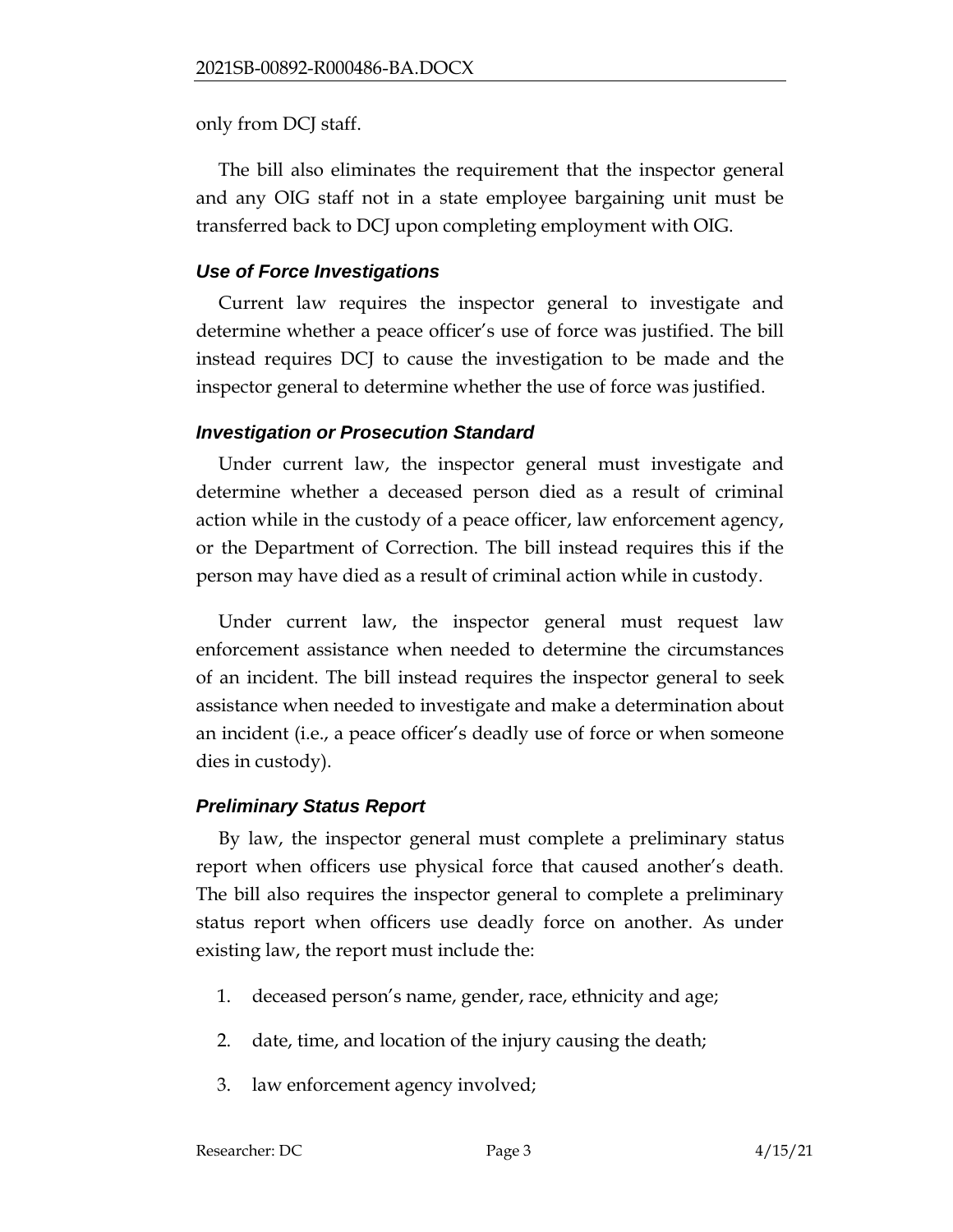- 4. toxicology report status, if available; and
- 5. death certificate, if available.

Current law requires the report to be submit to the Judiciary and Public Safety and Security committees within five business days after the cause of death is available. The bill specifies that the deadline is five business days after this information is available to the chief state's attorney.

### *Final Report*

Under existing law, the inspector general must file a report with the chief state's attorney at the conclusion of the investigation that includes, among other things, any future action OIG will take as a result of the incident. The bill narrows this to any recommended future action for OIG to take.

# **CRIMINAL JUSTICE COMMISSION**

# *Nominations to Judiciary Committee*

Beginning October 1, 2021, the bill requires each of the governor's CJC member nominations to be referred, without debate, to the Judiciary Committee instead of the Executive and Legislative Nominations Committee. The Judiciary Committee must report on each appointment within 30 days after the referral. Each General Assembly appointment of a CJC member must be by concurrent resolution.

Under the bill, any member serving on the commission on October 1, 2021, may continue to serve until his or her term expires.

### *Promotions*

By law, the chief state's attorney may promote any assistant state's attorney or deputy assistant state's attorney who assists him. The appropriate state's attorney also may promote any assistant state's attorney or deputy assistant state's attorney who assists him or her in the judicial district. The bill requires the chief state's attorney to notify CJC of any of these promotions.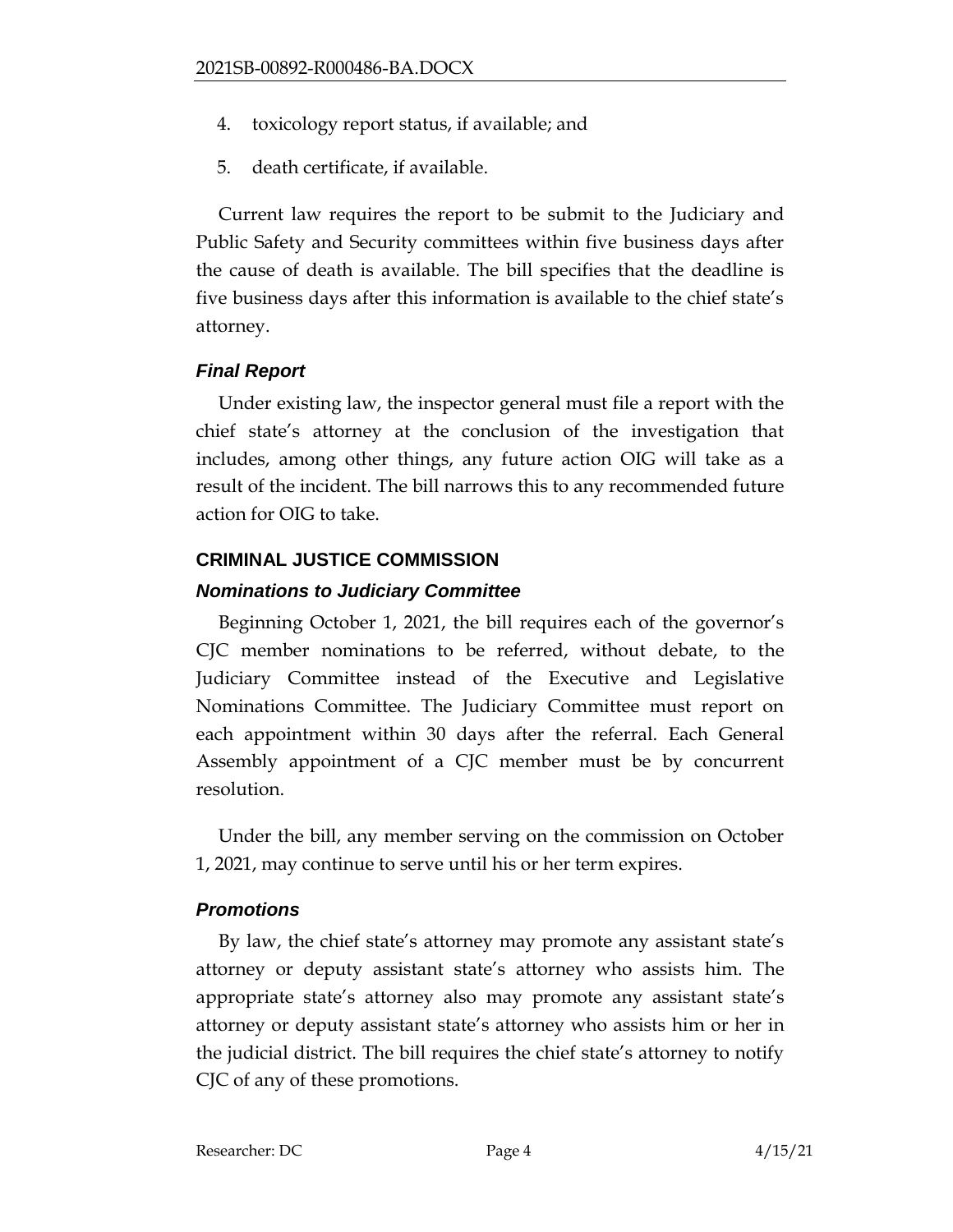#### *Vacancies*

By law, when there is a vacancy within the Chief State's Attorney's Office or the office of a state's attorney, CJC must make an appointment from various recommendations from these offices. The bill requires CJC to determine how many recommendations it must require for each attorney appointment vacancy.

# *Division of Criminal Justice Advisory Board*

The bill adds a nonvoting member the CJC designates to the Division of Criminal Justice Advisory Board. The board already includes the chief state's attorney or his designee and the state's attorney for each judicial district, or each attorney's designee. By law, the board must meet at least once a month to advise on statewide prosecutorial standards and guidelines and other policy matters, including peer review and conflict resolutions.

### *Merit and Performance Rating*

The bill requires that each state's attorney's merit and performance rating occur biennially and be conducted pursuant to the Division of Criminal Justice policy. Current law does not specify the frequency of the ratings. As under existing law, the chief state's attorney or the state's attorney preparing a rating must submit it to CJC for its consideration when reappointing an attorney to a new term.

The bill also allows CJC to call a state's attorney before the commission for questions related to any issue raised in a biennial merit and performance rating.

### *Special State's Attorneys and Prosecutors*

Under current law, the chief state's attorney may appoint special assistant state's attorneys, special deputy assistant state's attorneys, and special inspectors on a contractual basis for a temporary period of time. But under the bill, the chief state's attorney instead may recommend to CJC that it appoint these attorneys.

# **BACKGROUND** *Criminal Justice Commission*

Researcher: DC Page 5 4/15/21